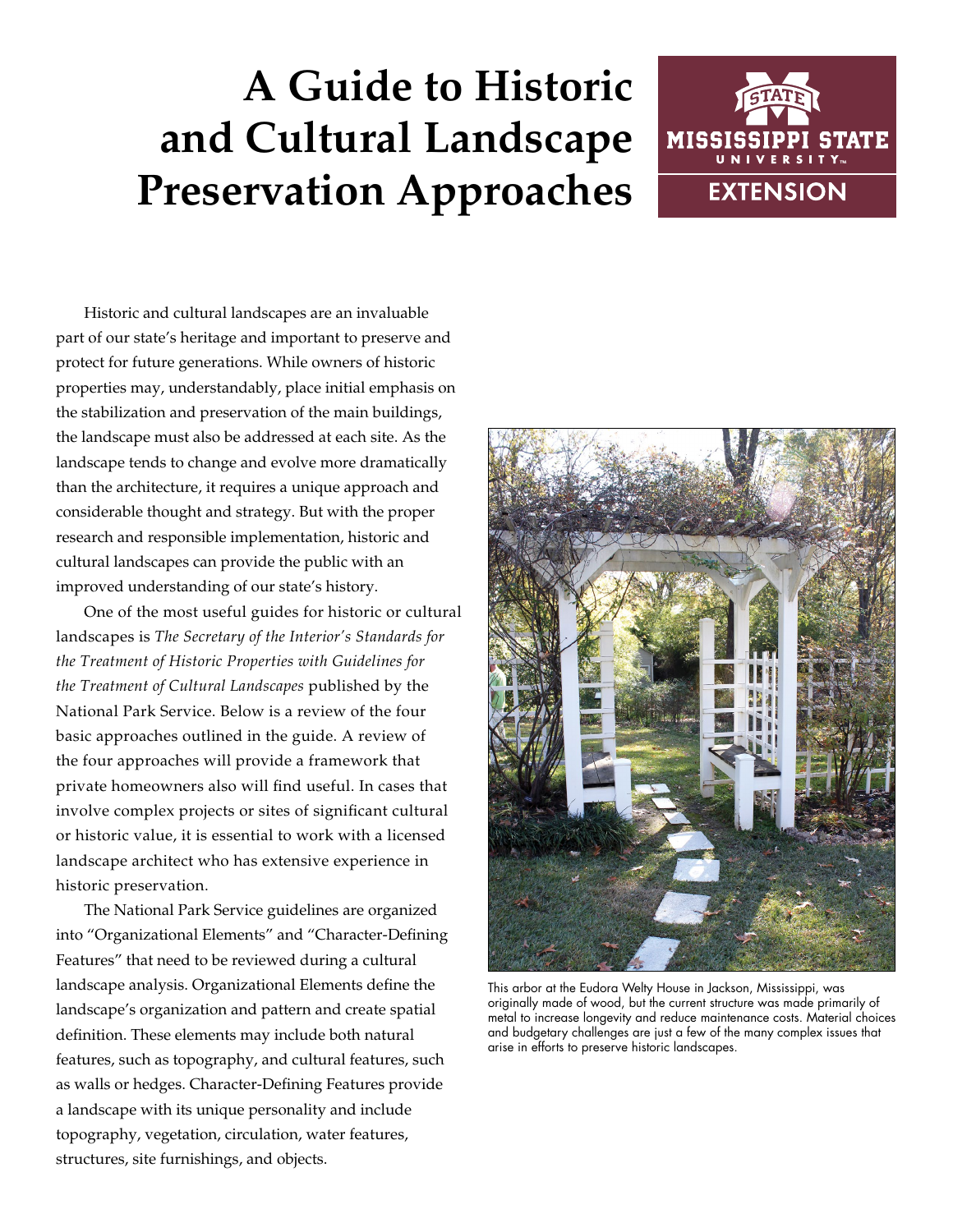For an individual homeowner, it is useful to inventory existing features and to explore the history of the property through historic maps, photographs, and other available documents. Local libraries, special collections at state universities, and the Mississippi Department of Archives and History are excellent sources of information. However, each case is different, and, while some properties may have considerable documentation available, others may have little to none. In some cases, documents such as historic photographs may be in private collections, so it may be advisable to consult former property owners and other community members who have knowledge of the property.

Once inventory and research are complete, selection of a treatment is appropriate. Four basic approaches are outlined in the cultural landscape guidelines: preservation, rehabilitation, restoration, and reconstruction. A brief explanation of each of the approaches follows.

# **Approaches**

# *Preservation*

Although preservation is the most straightforward approach, it requires the site to be predominantly intact with its historical integrity still in place. In addition, it is necessary that the property use remains the same and that extensive repairs, additions, or alterations are not needed. Preservation emphasizes minor sympathetic repairs, stabilizing the property, and preventative maintenance of existing features, as opposed to major alterations or additions. While this approach may sound simple, the complexity and dynamic character of landscapes still make for difficult decisions—when to remove aged canopy trees, how to deal with new plant pests, or how to repair site furniture when some materials are no longer available. Again, it is often advisable to seek professional expertise, especially when dealing with landscapes of considerable significance.

## *Rehabilitation*

Rehabilitation is appropriate when a site has been altered so much that its history is difficult to understand, when replacements or repairs are required, or when a new use is planned. Rehabilitation can include the addition of new features, but those historical features that still exist should be retained and protected. Rehabilitation is often chosen after a building or landscape has been altered dramatically. One issue with rehabilitation is that new work can give a false historical impression; in some cases, this problem is overcome by making new elements blatantly new in order to contrast with historic features. This approach is sometimes used when sites of dramatic significance have been left with little historical integrity. In such cases, new features can be used to assist the public in understanding the site's history. One such case is the home of Benjamin Franklin (Franklin Court) in Philadelphia, Pennsylvania, where "ghost structures" of long-demolished buildings help visitors understand the site's original organization. These structures, designed by architecture firm Venturi and Rauch, use contemporary materials to frame the outline of the buildings as determined by archaeological work and some limited documentation. The practice has been emulated at other historical sites.

### *Restoration*

Restoration is appropriate when a particular period of the landscape's history outweighs the value of later additions and alterations. In this case, the landscape may be "restored" to a "period of significance." For example, if a property was significant for being the home of a famous Civil War general and later owners had added a swimming pool, it might be appropriate to remove the pool, even though it is also considered part of the site's history. Restoration was chosen as the approach for the Shadows on the Teche landscape in New Iberia, Louisiana, where the landscape was restored to the most recent period of significance—the Weeks Hall garden.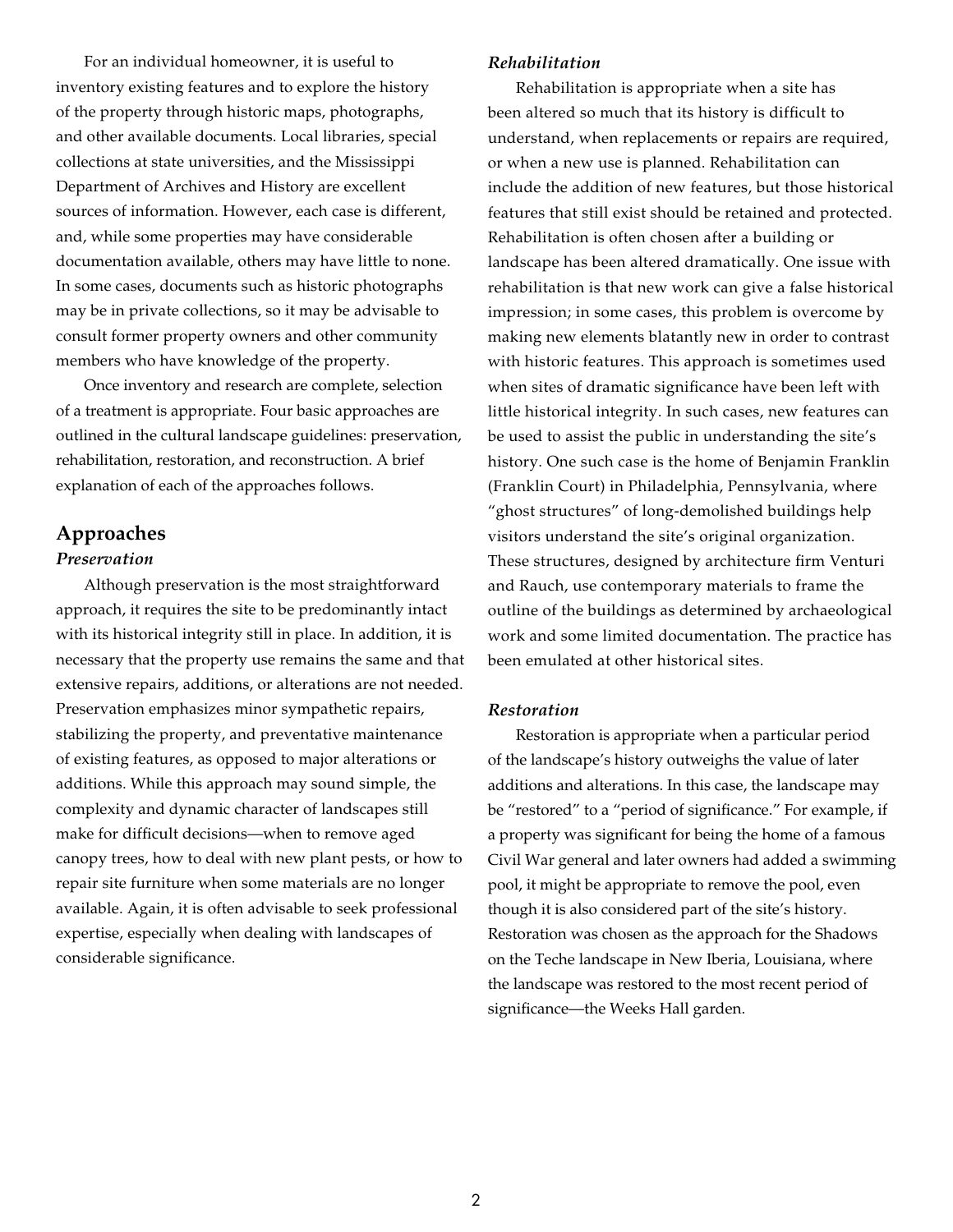#### *Reconstruction*

Reconstruction is seldom used as a landscape approach because it requires such an extensive amount of documentation. Even if there are construction drawings of a particular landscape structure, we can't be certain what changes may have been made during or after construction. Even historic photographs of particular elements aren't enough to build authentic replicas in most cases. Therefore, it is somewhat unusual for reconstruction to be chosen as a treatment. It is used only when a landscape cannot be properly understood without the particular element in question and there is sufficient evidence to faithfully execute a reconstruction. One example is the pavilion at Monticello; Thomas Jefferson's notes and additional archaeological fieldwork allowed for an accurate reconstruction in 1984. In this case, reconstruction of the pavilion was critical. The main architectural feature of the south vegetable garden, it demonstrated Jefferson's interest in and commitment to the garden. It also demonstrated Jefferson's incorporation of aesthetic features into predominantly utilitarian gardens.

# **Choosing an Approach**

For owners of historic properties, the process of choosing an approach can be useful in itself, as it requires investigation and reflection on the property's significance and current conditions. This investigation can lead to important insights useful in deciding how best to deal with the complex issues that arise with many historic landscapes. No matter which approach you choose, preserving intact landscape elements of significance is essential, as is the need to make decisions based on reliable historical sources and information. The local library is an appropriate place to start any historical investigation. Libraries often have documents not available elsewhere and can provide suggestions on where to look for additional information. An abbreviated list of possible sources of information is posted on the following page.

# **Reference**

Birnbaum, Charles, and Christine Capella Peters, eds. *The Secretary of the Interior's Standards for the Treatment of Historic Properties with Guidelines for the Treatment of Cultural Landscapes*. Washington, D.C.: U.S. Department of the Interior, 1996.